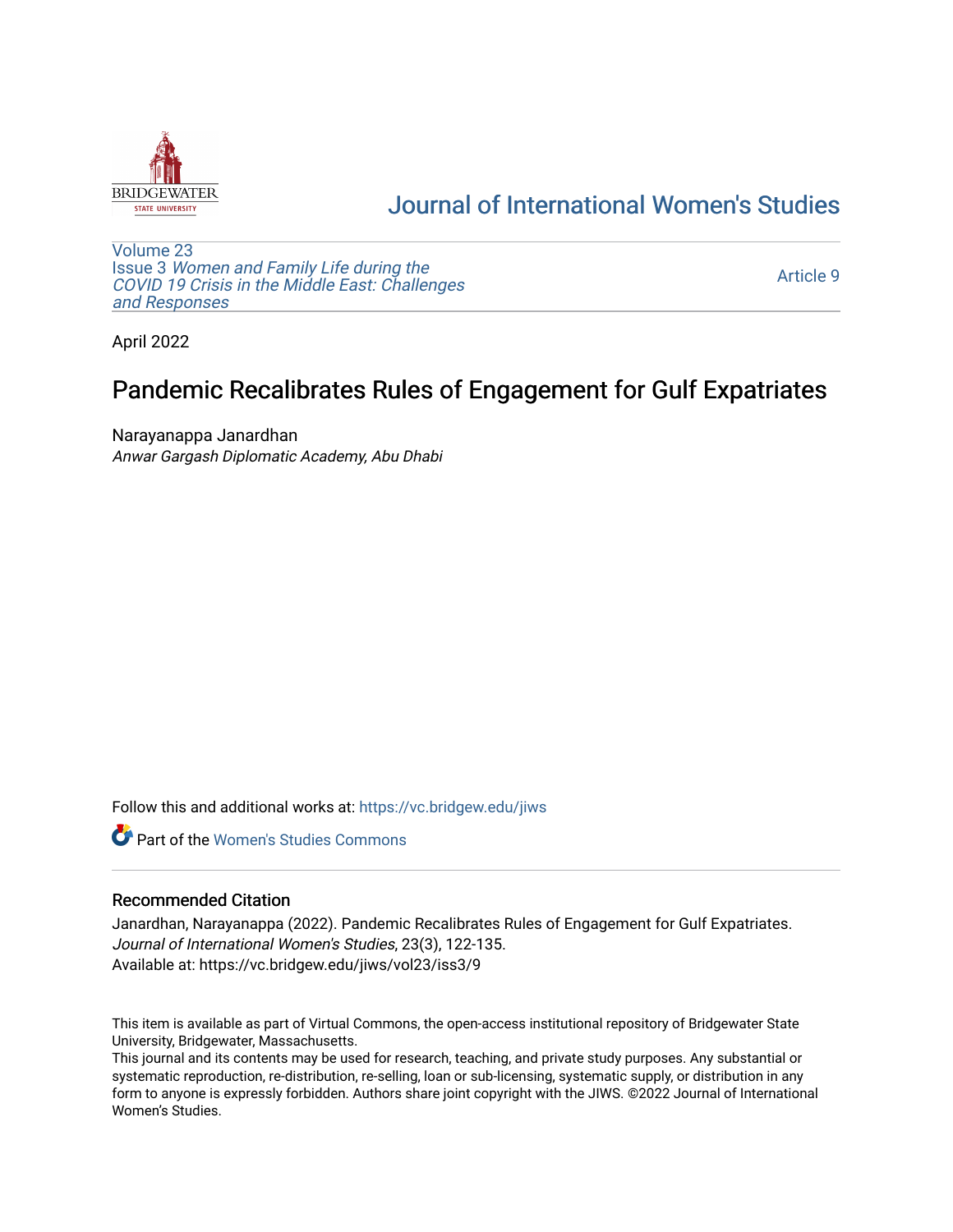## **Pandemic Recalibrates Rules of Engagement for Gulf Expatriates**

By Narayanappa Janardhan<sup>1</sup>

#### **Abstract**

Unlike migration in many parts of the world, foreign workers in the Gulf region were subject to the 'Conditional Migrant Integration Model' to avoid granting of certain rights that would alter the prevalent socio-economic-political fabric. This ensured that expatriates remain in a state of "permanent impermanence". However, amid a combination of factors—transition from oil to post-oil economy, economic slowdown, and intra-regional economic competition—Covid-19 has served as a disruptor of the rules of engagement between the regional governments and the expatriate population, including women. Recognizing the benefits of retaining talented and wealthy expatriates, some of the Gulf countries have rolled out multiple strategies, including reforming the Kafala system, offering longer durations of residence, and even potential citizenship, which is viewed as "conditional inclusion". Using a combination of empirical data from secondary sources, laced with anecdotal evidence, this research paper delves into these changes, analyzes their impact on the future of Gulf expatriates and their contracts with their governments, assesses the impact on the delicate citizen-expatriate alignment, as well as the contradictions in some of these measures, especially nationalization of the workforce.

*Keywords:* Gulf, Expatriates, Labor reform, Covid, Citizenship

### **Introduction**

Expatriates are a crucial component of the workforce and resident population in the Gulf Cooperation Council (GCC) countries. Numbering about 25 million, they are a majority in four of the six countries, except Saudi Arabia and Oman, and constitute over 85% of the population in the United Arab Emirates and Qatar, thus considerably influencing the socioeconomic fabric of the region.<sup>2</sup>

A combination of low oil prices, slowing economies, expanding policies of nationalization of workforce, and the coronavirus pandemic-induced job losses forced millions of expatriates to return to their home countries. Businesses in most sectors are under strain, with retrenchment being reported across blue- and white-collar jobs. While the initial estimate of 13% decline in employment across the region, leading to an overall population decline of around 10% in the UAE and Qatar may not have materialized, millions did return home.<sup>3</sup> According to S&P Global Ratings, the GCC countries' population registered a 4% decline in 2020.<sup>4</sup> Kuwait's expatriate population, for example, dropped from about 3.3 million before the pandemic to 2.65 million by

<sup>&</sup>lt;sup>1</sup> Dr Narayanappa Janardhan is Senior Research Fellow, Gulf-Asia Program, Anwar Gargash Diplomatic Academy, Abu Dhabi. His academic publications include – *The Arab Gulf's Pivot to Asia: From Transactional to Strategic Partnership*s (Ed, Gerlach, 2020); *A New Gulf Security Architecture: Prospects and Challenges for an Asian Role* (Eds, Gerlach, 2014); and *Boom amid Gloom: Spirit of Possibility in 21st Century Gulf* (Ithaca, 2011). With a PhD from Jawaharlal Nehru University, New Delhi, Janardhan is Managing Assistant Editor of *Journal of Arabian Studies*  (Routledge).

<sup>&</sup>lt;sup>2</sup> "Pandemic leaves Gulf's key foreign workers in limbo" (April 8, 2020), Bloomberg.

<sup>3</sup> Sebastian Castelier, "Expat flight to follow migrant exodus from Gulf" (May 28, 2020), *Asian Times*; and "Coronavirus: Experts warn of expat exodus in GCC, rest of the world" (June 2, 2020), Zawya (UAE).

<sup>4</sup> "Dubai suffered steepest population drop in Gulf region, S&P says" (March 1, 2021), Bloomberg.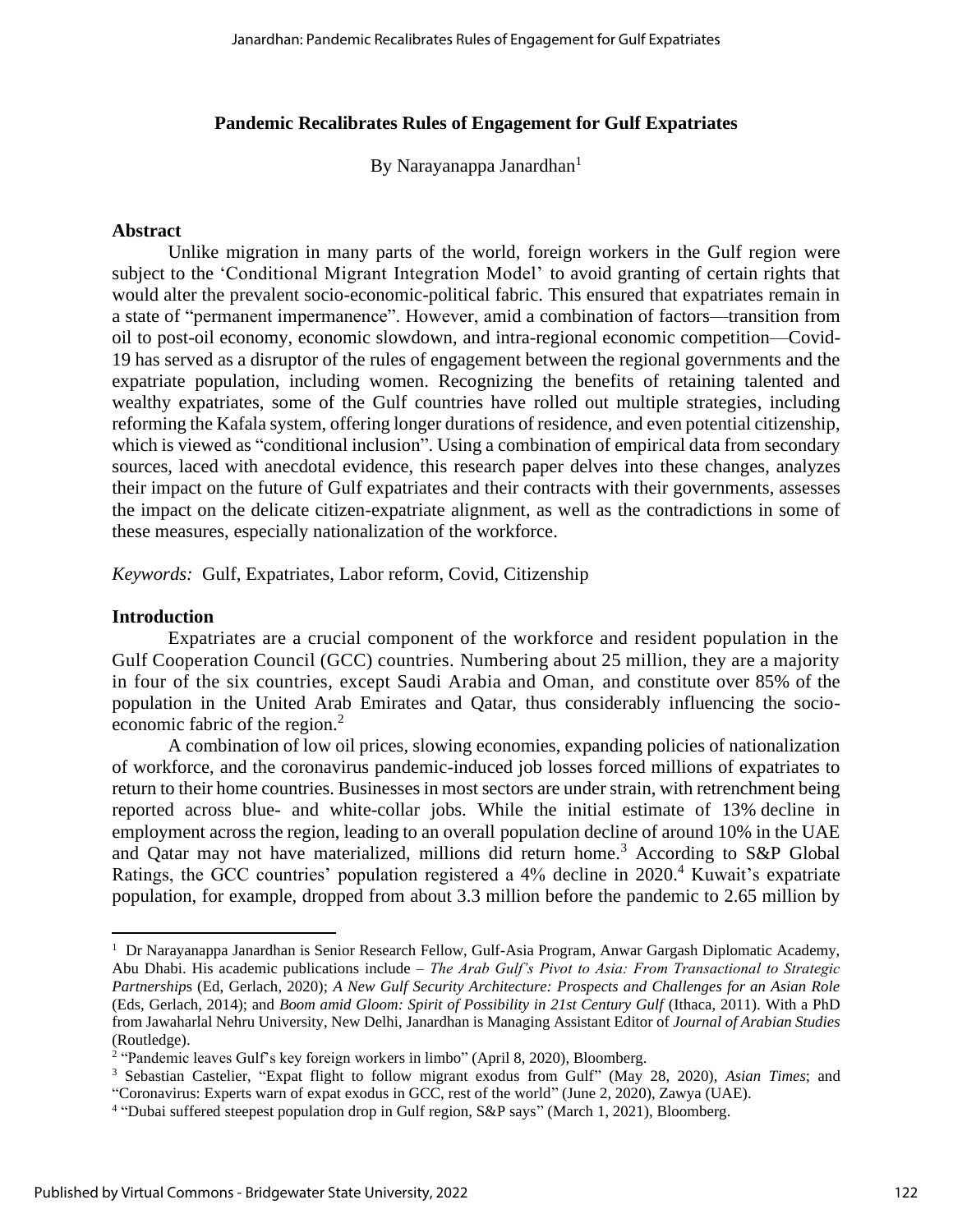the end of  $2020$ <sup>5</sup> In Oman,  $205,000$  expatriate workers in the private sector left the country between March 2020 and 2021.<sup>6</sup> And at least 129,000 and as many as 300,000 expatriates left Saudi Arabia in 2020.<sup>7</sup> The declining rents of most housing and office units in the region confirm the prevalence of excess supply over demand due to outflow outstripping inflow of expatriates.<sup>8</sup>

Accounting the pandemic damage, the World Bank projected a negative GDP growth of 4.1% for the GCC countries in 2020 and estimated a 2.2% growth in 2021. Qatar's GDP was expected to contract  $3.5\%$ , and Kuwait's  $5.4\%$ . Fluctuations in international oil market also affected the energy sector, with the fiscal deficit of the GCC countries widening from 2.5% in 2019 to 10.3% of GDP in 2020.<sup>10</sup> This forced the GCC governments to adopt costcutting measures, thus creating further challenges for the expatriates.

Other layers of disruption include pressure to reform exploitative labor laws, which has led to easing of the terms of the *Kafala* or sponsorship system and increasing intra-GCC economic competition that includes tapping expatriate talent by offering sops that are clearly out of sync with past practices. Saudi Arabia, for example, announced in early 2021 that foreign firms need to move their regional headquarters to the kingdom by 2024 to retain government contracts. This encouraged the UAE to alter the existing 'social contract' rooted in the employment-forresidence visa by offering long-term residence options, some without employment, and even potential citizenship.

Using a combination of empirical data from secondary sources, laced with anecdotal evidence, this paper analyses how expatriates occupy both a crucial and complicated position in the region's scheme of development. It traces the different stages of reforms targeted at expatriates and delves into the governments' multifaceted attempts, hastened by Covid-19, to recognize the benefits associated with highly skilled and high net worth expatriates through the adoption of talent attraction and retention schemes tailored to attract remote workers, creative professionals, families of students, and entrepreneurs. The paper then evaluates these changes in relation to existing scholarly literature about migrants and expatriates, who are compared to the "Janissaries of the Ottoman Empire" and referred to as "semi-citizens", living in a state of "permanent impermanence", who are now being offered "conditional citizenship".

Further, it also highlights a contradiction – while the governments are using the economic disruption to change the rules of engagement in favor of expatriates, they are simultaneously accelerating workforce nationalization initiatives geared towards reducing the inflow of expatriates to increase jobs for nationals. While emphasizing that some of the new measures are akin to indirect taxes in an otherwise tax-free environment for expatriates, the paper seeks to answer questions revolving around the future of expatriates in the Gulf and how the governments are balancing the benefits accorded to expatriates – 'conditional inclusion' – with the needs and sensitivities of the citizens, who are the cornerstone of the legitimacy of the leaderships. It also highlights an interesting twist – how the pandemic hurt the employment opportunities of men more than women in the region, especially among nationals, partly at the expense of expatriate women. Finally, it explores the likely areas of policy mismatch in the nationals-expatriates dynamic and how they could be mitigated.

<sup>5</sup> "Kuwait expats drop from 3.3m to 2.65m" (November 20, 2020), *Gulf News* (UAE).

<sup>&</sup>lt;sup>6</sup> "Oman says expat workforce fell by 200,000 in year to March" (June 2, 2021), Reuters.

<sup>7</sup> "129,000 expats exit; 74,000 Saudis join job market in 2020" (April 4, 2021), *Saudi Gazette*.

<sup>&</sup>lt;sup>8</sup> "Buyers return but Dubai real estate faces long road to recovery" (March 15, 2021), Reuters.

<sup>9</sup> Lakshmi Priya, "Labour sector reforms in the GCC and challenges for Indian expatriates" (November 27, 2020), Manohar Parrikar Institute for Defence Studies and Analyses.

<sup>10</sup> "Covid-19 impact: GCC faces biggest economic challenge in history" (June 6, 2020), *Gulf News*.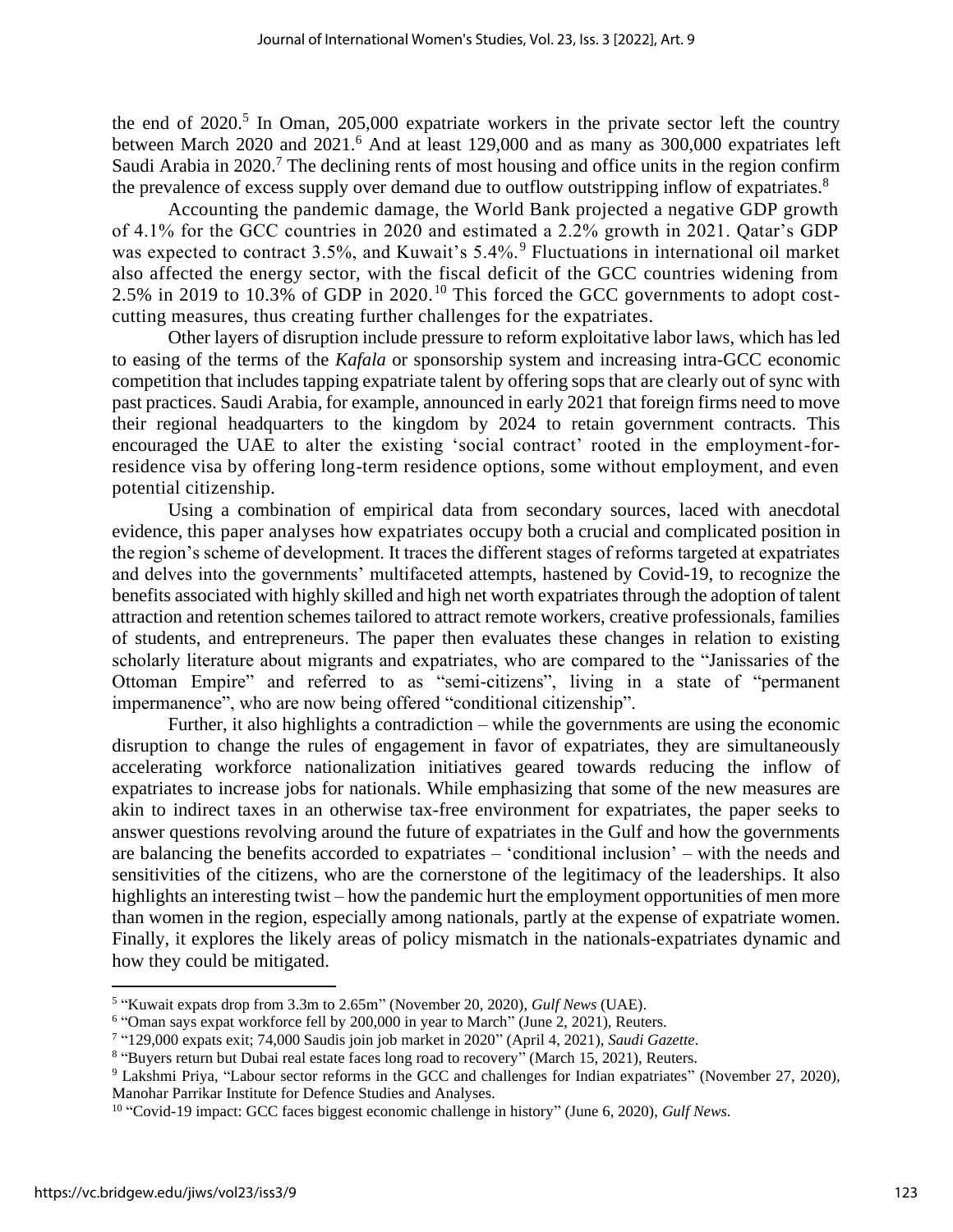## **Radical Changes**

In April 2021, the UAE adopted the Strategy for Talent Attraction and Retention, to position the country as a first-choice destination for living, working and investing – all crucial factors for future growth. The strategy has three main targets: one, positioning the UAE among the top 10 countries in the global talent competitiveness indices; two, ensuring talent availability across all strategic sectors' and three, cementing the country's image as an ideal destination for work-life balance.<sup>11</sup> The green shoots of this approach was evident in a 2017-2018 report, which stressed that the UAE "empowers Emiratis and attracts talent from around the world." It, however, was more methodically operationalized due to the pandemic, along with increasing economic competition from Saudi Arabia. Together, they forced a recalibration of the rules of engagement between the government and expatriates in the region.<sup>12</sup>

The UAE overhauled its commercial company ownership laws in early 2021, cancelling the need for an Emirati shareholder for onshore companies and opening several sectors to foreign investors. This was done to boost the country's competitive advantage and attract foreign investment. In significant changes to the 2015 commercial companies' law, the new measures help reduce overhead costs, improve the ease of doing business for foreign investors and provide flexibility of operations for businesses operating in the country. This encourages foreign investors to now establish companies even outside free zones.<sup>13</sup>

Further, liberalizing its once-strict residency and tourist visa rules, the UAE introduced visas for foreign students at UAE universities and their families depending on their financial status and a remote work visa program (first in Dubai and then country-wide) to tap the 'work from home' pool of people in a post-Covid world. The visa, without a local sponsor, is being marketed as a chance for remote workers to benefit from the country's state-of-the-art living standards and non-imposition of income tax. This drive is in line with the trend in countries like Antigua and Barbuda, Barbados, Bermuda, Estonia, Georgia and Mauritius. A multi-entry five-year tourist visa for all nationalities was also announced, which enables guests to remain in the country for 90 days on each visit and extendable for another 90 days.

These are a continuation of changes initiated in 2017 and 2018 by issuing medical treatment visas for foreign patients for 90 days, which could be renewed for another three months, and special one-year residency visas for citizens of countries suffering from wars and disasters, as well as permitting widows, divorced women, and their children to renew their residency visas without a sponsor for one year, renewable once.

Previously, two- and three-year visas were issued through companies that employed expatriates. But this practice changed first just ahead of the pandemic when a five-year postretirement visa was introduced for those above 55 years and capable of investing in property worth approximately \$550,000, having savings of at least \$225,000 and an income of \$5,500 per month. This was followed by 'gold visas' for a period of five to 10 years, targeting investors and businesspeople for an investment of about \$2.7 million, 40% of which must be in property. Amid the pandemic, this was expanded to include PhD holders, doctors, engineers specialized in computers, electrical, electronics, programming, and biotechnology, as well as science students with a 3.8 GPA from approved universities. By the end of 2020, Dubai alone had issued 7,000

<sup>&</sup>lt;sup>11</sup> "Mohammed bin Rashid approves UAE Strategy for Talent Attraction and Retention" (April 14, 2021), Dubai Media Office.

<sup>12</sup> *2017-2018 Worker Welfare Report*, Ministry of Human Resources and Emiratization, UAE.

<sup>13</sup> "UAE revamps foreign ownership rules for commercial companies" (November 24, 2020), *The National* (UAE).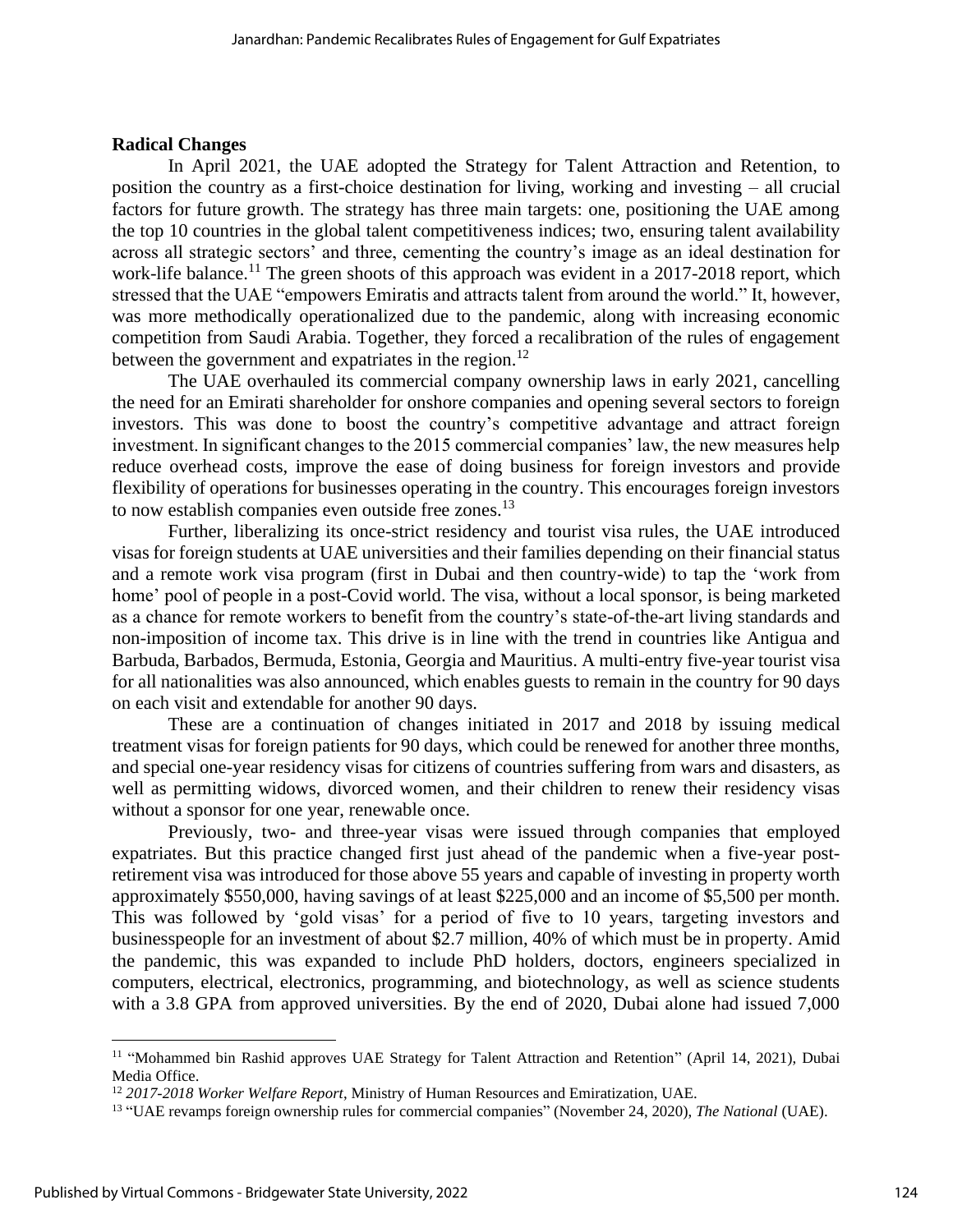gold visas, benefitting more than 100 nationalities.<sup>14</sup> The UAE eventually plans to provide 100,000 gold visas to the best computer programming talent both in the UAE and across the world.

The boldest move in this chain of visa liberalization was in early 2021 in the form of offering citizenship to expatriates, albeit 'conditional'. Though the nominations for the citizenship could be made only by the rulers of the seven emirates that constitute the UAE and are restricted to special 'talent' categories like investors, scientists, doctors, engineers, artists and authors, and their families, the move was unfathomable just a few years ago.<sup>15</sup> Potential beneficiaries must also meet certain criteria to qualify, but recipients, upon naturalization, may not receive all the benefits that citizens are entitled to and are permitted to retain dual nationalities, which raises doubts about full integration into Emirati identity.

The UAE's new measures correspond to suggestions made by Sultan Al Qassemi in 2013. Pointing to the United States' success on immigrants, who were naturalized, he referred to a study which revealed that "more than 40% of the Fortune 500 firms were started by immigrants or children of immigrants, including seven of the 10 most valuable brands in the world". Linking this to the UAE, he said:

> "The list of prominent UAE citizens who were foreign-born is a testament to the role that such individuals played in the formation of the country's success side by side with their Emirati born compatriots. This list includes diplomats, doctors, advisers to the rulers, businessmen and academics. However, there still isn't a systematic manner in which an individual can apply for UAE citizenship… A clear process of naturalization, no matter how demanding, will be welcomed."<sup>16</sup>

The UAE is not alone in seeking to retain and attract talented expatriates as a way of boosting competitiveness and economic growth in the Gulf. Between January and June 2021, about 225 expatriates received Omani citizenship. One of the conditions, however, is that the new citizens will not be able to spend more than six months outside the country at a stretch during the first 10 years after gaining citizenship.<sup>17</sup>

Saudi Arabia, the largest oil exporter in the world, which has initiated several measures to diversify its economy, granted citizenship to a select group of medical and technology professionals in December 2019, 73 wealthy expatriates were given 'premium' residency without local sponsorship in 2020 under a new program to attract overseas investments. While long-term visas are operational now, Riyadh is also considering a larger national strategy to facilitate non-Saudis to own real estate in the Kingdom.<sup>18</sup> Though difficult, Saudi Arabia offers a path to citizenship on paper. It stipulates that a resident must accumulate at least 23 qualifying points, along with other conditions such as knowledge of Arabic language. Residence in the kingdom for a decade gives an applicant 10 points, a BA degree earns five points, and a MA degree is worth eight, which facilitates filing of a citizenship application for the government's consideration. The

<sup>&</sup>lt;sup>14</sup> "7,000 Gold Card visas issued in Dubai" (November 22, 2020), *Gulf News*.

<sup>&</sup>lt;sup>15</sup> Ashleigh Stewart, "Year-round sunshine, pool days and zero taxes: How to move to Dubai and work remotely for a year" (April 2, 2021), CNN; and "UAE citizenship, 5-year tourist visas: Full list of new options" (March 22, 2021), *Khaleej Times* (UAE).

<sup>16</sup> Sultan Sooud Al Qassemi, "Give expats an opportunity to earn UAE citizenship" (September 22, 2013), *Gulf News*. 17 "Oman: 30 more expats get citizenship" (June 27, 2021), *Gulf News*.

<sup>&</sup>lt;sup>18</sup> "New regulatory framework aims to encourage foreign ownership of real estate in Saudi Arabia" (April 15, 2021), Saudi-US Trade Group.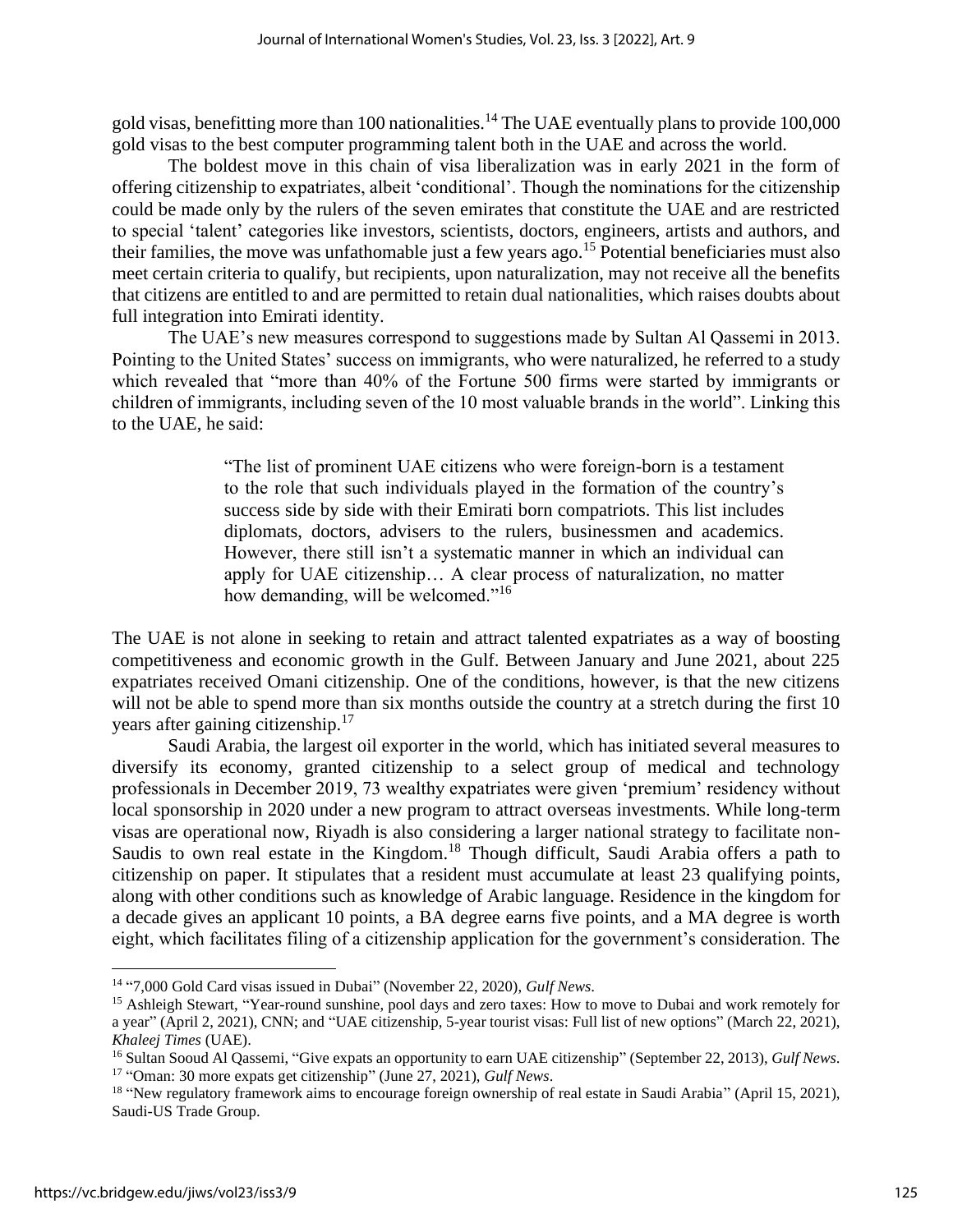kingdom is actively considering granting citizenship to children born to Saudi mothers and non-Saudi fathers and even expatriate scholars.

Indicating intra-GCC economic competition, heightened by the pressure of the pandemic, Riyadh announced in February 2021 that foreign firms could secure government contracts only if they established their regional headquarters in Saudi Arabia by the start of 2024.<sup>19</sup> This is likely to challenge Dubai's preeminent status as the economic center of the region and could push other GCC members to take similar competitive steps to protect their interests.

To stem international criticism about poor working conditions and make the business environment more competitive, the Kingdom announced reforms to the decades old *Kafala* system of foreign workers' sponsorship that ties expatriates to their employers. The system has been compared to "modern day slavery" and also referred to as "a maze of exploitation."<sup>20</sup> As part of the Vision 2030's National Transformation Program, Riyadh unveiled the 'Improving the Contractual Relationship Initiative' in March 2021. This will enable expatriate workers greater job mobility without their sponsors' approval. One of the objectives of the initiative, the government said, is to raise the standards of the job market, which could attract greater foreign investments. With the changes likely to increase the cost of hiring foreign workers, the government hopes that the Saudization, or workforce nationalization process, would receive a shot in the arm.<sup>21</sup>

Bahrain also issued five-year multiple entry visas to certain citizens from the United Kingdom, the United States, Canada, and Ireland. As part of an economic incentive plan, Oman announced in March 2021 granting of long-term residency visas to foreign investors. Along with targeting diversification from the gas-rich economy, the FIFA 2022 World Cup and the pandemicinduced economic slowdown, Qatar declared that a \$200,000 property purchase provides residency for the term of ownership of property and a \$1 million purchase gives permanent residency, including free schooling and healthcare benefits.<sup>22</sup>

Other measures aimed at supporting the Covid-hit economies include widening taxation in a region famous for being a tax haven. Oman introduced a 5% value-added tax (VAT) in April 2021, which is expected to generate an additional revenue of \$1 billion. After all the six GCC countries agreed to introduce VAT in 2016 as a way of diversifying their sources of revenue beyond oil, Saudi Arabia and the UAE implemented the policy in 2018, followed by Bahrain in 2019. Hit by accentuated decline oil revenues during the pandemic, Saudi Arabia increased VAT to 15% in July 2020.

In a rare move that not only fundamentally alters the rules of engagement between the government and expatriates in the region, but also the welfare-oriented social contract between the government and the citizens, Oman announced in late 2020 plans to institute an income tax on all high-income individuals by 2022. A similar announcement was made in Kuwait in 2007 but is yet to be implemented.<sup>23</sup> Bahrain imposed a 1% levy in 2007 on some high income-earning expatriates and profitable companies to facilitate training and/or providing unemployment allowances to Bahrainis. Any income tax policy is not only reflective of the stressed economy, but when

<sup>&</sup>lt;sup>19</sup> Natasha Turak, "'Dramatic and risky' — and a shot at Dubai? Saudi Arabia issues bold business ultimatum to pull regional HQ offices into the kingdom" (February 17, 2021), CNBC.

<sup>20</sup> Pete Pattisson, "Revealed: Qatar's World Cup 'slaves'" (September 25, 2013), *The Guardian* (UK); and "Unpaid and abandoned: the abuse of Mercury MENA workers" (September 26, 2018), Amnesty International.

<sup>&</sup>lt;sup>21</sup> Eman Alhussein, "Labour reforms in Saudi Arabia: Ambitious focus on foreign workers and unemployment" (March 17, 2021), Arab Gulf States Institute in Washington.<br><sup>22</sup> "Qatar puts up 'for sale' sign with new property visas" (November 11, 2020), Agence France-Presse.

<sup>&</sup>lt;sup>23</sup> "Kuwait wants to tax personal income" (September 2, 2007), Reuters.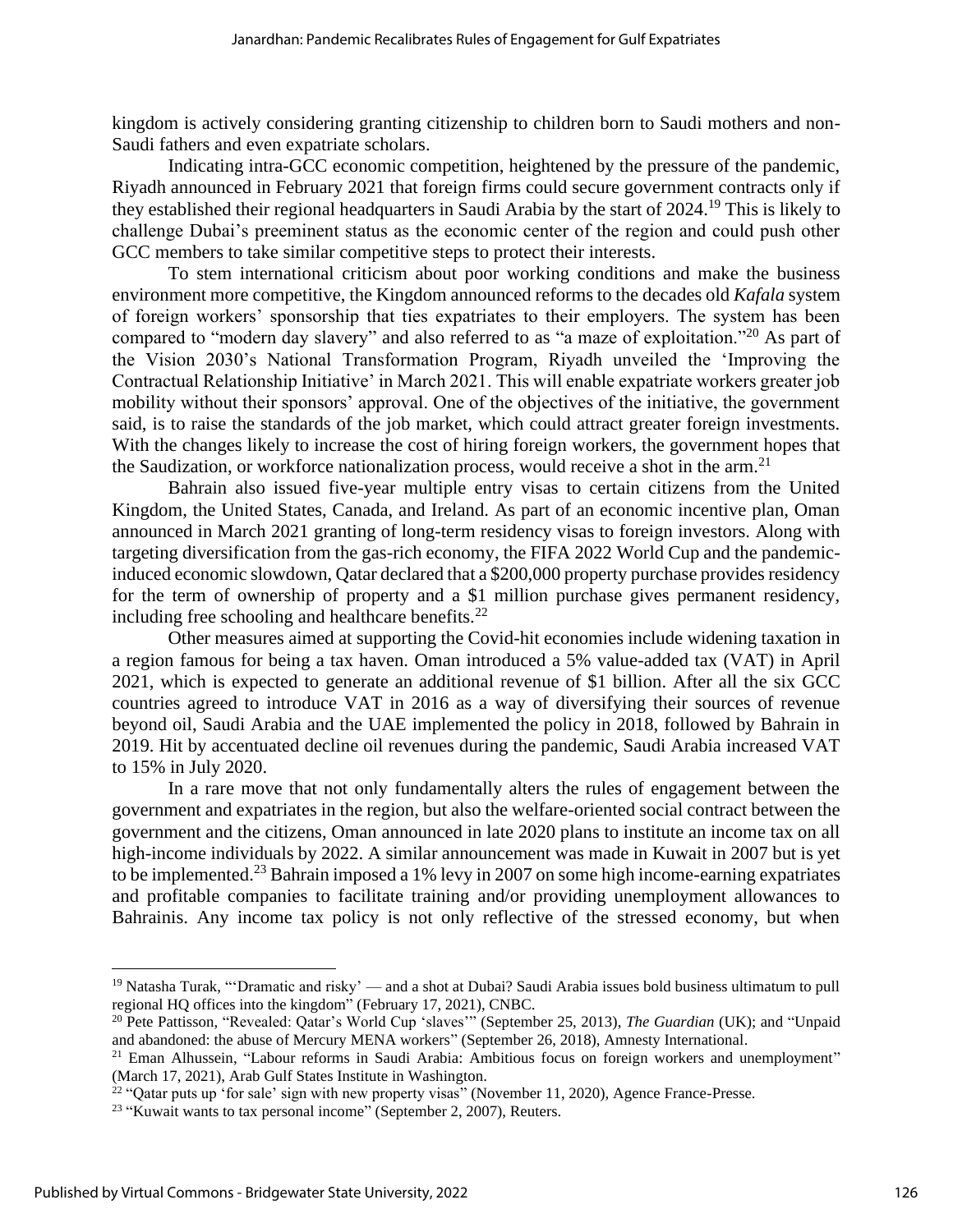implemented, the move could impact the country's political system that thrive on the 'no taxation without representation' principle.<sup>24</sup>

Bolstering the economic 'pull' factors are some radical social reforms that could help the region's economies in a post-Covid world. As a way of attracting and retaining foreign talent, the UAE liberalized several policies rooted in the Islamic traditions of Sharia such as decriminalizing cohabitation for unmarried couples and permitting all residents to consume alcohol without a license. While the latter was not a major obstacle in the past, the former did cause major public relations embarrassment with the international press particularly highlighting episodes of Britons being jailed for sexual relations outside wedlock.<sup>25</sup> The Islamic law also served as a deterrence for unmarried tourists. Further, to promote confidence among investors, the UAE's new rules revealed in late 2020 allows expatriates to apply divorce and inheritance laws from their home countries, instead of Sharia laws.

All these efforts reflect attempts by the Gulf governments to favorably change goalposts to make work and living conditions better for foreign workers, as well as deter expatriate workers from either returning home or shifting to other countries for work, which could further destabilize the economy. While labor market reforms have been an evolving phenomenon, the pandemic has hastened the economic reform process considerably.

## **'Permanent Impermanence' to 'Conditional Inclusion'**

The new changes, especially the citizenship offer, render an opportunity to scrutinize some existing academic narratives on the status of expatriates in the region.

Rooted in 'Conditional Migrant Integration Model', the study of the Asian expatriate workforce in the Gulf by Froilan Malit Jr, Jenny Morrison, and George Naufal stresses on a "migration ecosystem which illustrates a trend of states managing, regulating, and enforcing migrant integration policies to protect their national interests, while simultaneously capitalizing on the benefits of access to this human capital and the inter-connectedness it affords to the global economy".<sup>26</sup>

Referring to expatriates as "offshore citizens" with "conditional inclusion" where legal residency status falls just short of citizenship, Noora Lori suggests that such an arrangement is not unique to the Gulf countries.<sup>27</sup> She points out that about 60% of people with non-immigrant visas in the United States do not qualify for citizenship. Many other countries like Portugal, Malta, Antigua & Barbuda, Montenegro, St. Kitts, and even the United Kingdom, among others, offer such citizenship-via-investment options. The logic is that given the UAE's passport is ranked 15 in the world by the 2021 Passport Index, with visa-free entry to nearly 120 countries, many people would accept this conditional inclusion for the benefits that come with it.<sup>28</sup>

<sup>&</sup>lt;sup>24</sup> Annelle Sheline, "Will Oman's new income tax be the start of a political sea change in the Gulf?" (December 4, 2020), *World Politics Review*.

<sup>&</sup>lt;sup>25</sup> "British woman jailed in Dubai for having consensual sex after complaining ex-lover was harassing her" (July 22, 2017), *Independent* (UK).

<sup>26</sup> Frank Jacob, Jenny Morrison, and Adam Luedtke, *Conditional migrant integration in the United Arab Emirates: Consequences on Asian foreign workers' welfare (2018),* Vernon Press.

<sup>&</sup>lt;sup>27</sup> Comments by Noora Lori in a webinar – "Reaching for the golden ticket: Long-term residency and citizenship schemes in the Gulf<sup>"</sup> – organized by the Arab Gulf States Institute in Washington (June 2021).<br><sup>28</sup> "The world's most and least powerful passports in 2021: UAE moves up in global ranking" (April 13, 2021), *The* 

*National*.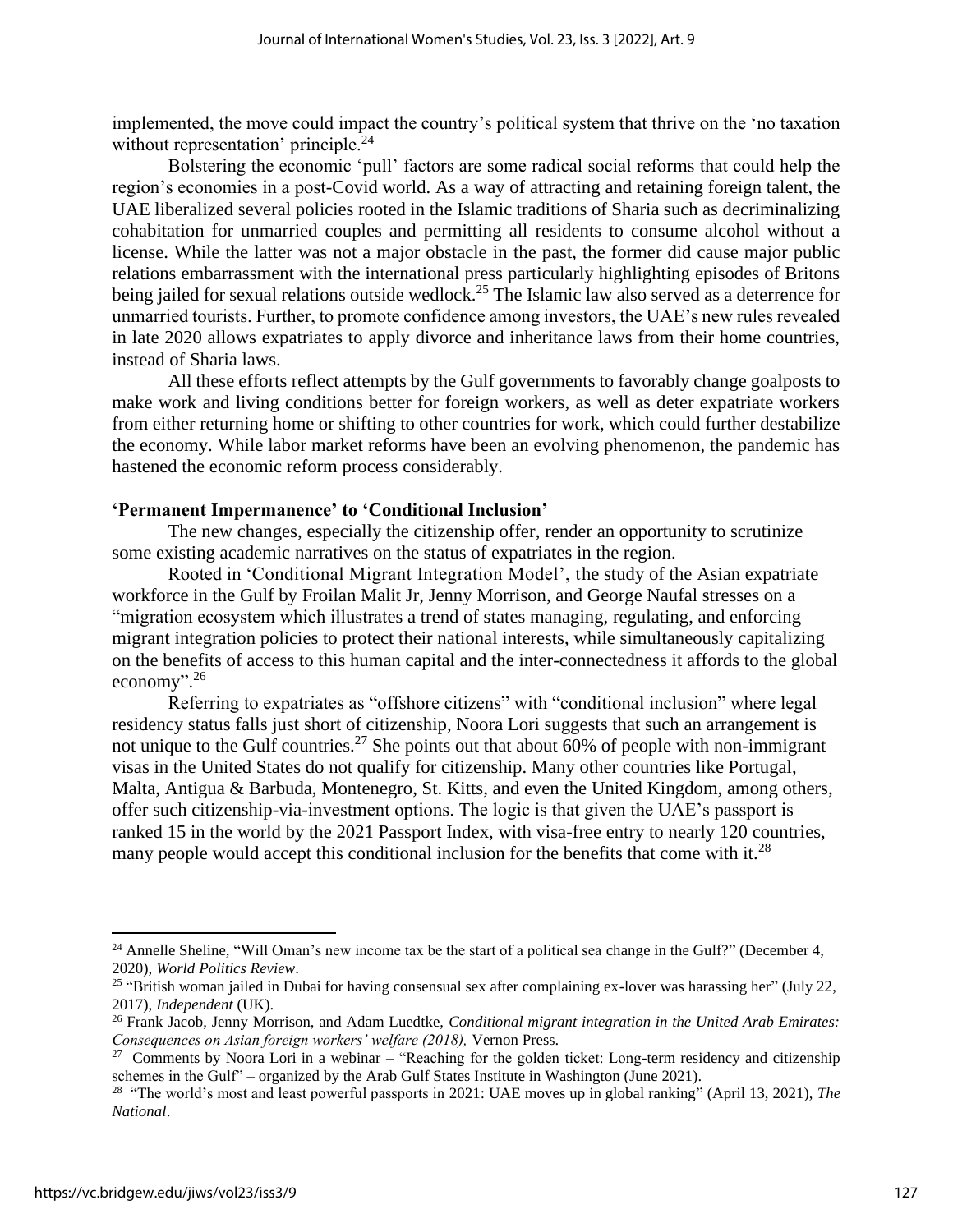In an interesting comparison, Omar Al Ubaydli refers to similarities between the Gulf white-collar worker visa system and the one employed to recruit elite infantry units – Janissaries – by the Ottoman Empire.

> "Both systems provide the recruits with special privileges to secure their loyalties while hamstringing their abilities to forge their own independent power bases. Both agents have weak ties to the local population and find it difficult to carve out any influence or independence from their principal…(Gulf) businesses must learn to wean off the Kafala system that has created short-sighted dependency on elite migrant workers, much like the flawed Janissary model of governance."<sup>29</sup>

Elizabeth Cohen refers to US non-immigrant visa holders as "semi-citizens" where semicitizenship is "a means of advancing debates about individuals who hold some but not all elements of full democratic citizenship." She also explores how states use duration or time spent in a country as a factor to define who qualifies or does not for citizenship.<sup>30</sup> Duration is also a factor in Syed Ali's assessment. He opines that Gulf expatriates, surviving on short-term, renewable visas, live in a state of "permanent impermanence" with the lack of permanence serving as a form of social control.<sup>31</sup> Neha Vora argues that wealthy expatriates are "unofficial citizens", who "do not claim equal rights, do not mix with the local population and, even though they may have children, they are not interested in obtaining citizenship."<sup>32</sup>

As a correction, Al-Ubaydli used the economic fallout or Covid-19 as a compelling reason to recommend that the Gulf governments reform their "labor markets by creating a path to citizenship for highly-skilled migrant workers." He suggests the Canadian "skilled worker pointsbased immigration" model as a potential template, "where a qualified candidate is first given an extended residency visa following which he or she is eligible for citizenship".<sup>33</sup> This, he stressed, would foster a knowledge economy that is based on intellectual capital, and which is an important resource in post-Covid and post-oil economic visions such as Saudi Arabia's Vision 2030.

While the physical make-up in several countries around the world today challenges the notion of nation-state – a state containing one as opposed to several nationalities – the Gulf countries are already unique. Even without citizenship, expatriates enjoy man benefits that the citizens enjoy and that without paying any income tax. A 2010 study reported that the UAE government spends an average of about \$3,800 per expatriate worker per year. However, an expatriate pays roughly \$680 in various fees to government departments, leaving a massive bill of approximately \$13.5 billion for the government to bear as subsidies, which could be considered an investment on expatriates, who help the state generate several times more in revenue.<sup>34</sup>

<sup>29</sup> Omar Al-Ubaydli, "The end of corporate Janissaries in the Gulf (Spring 2021)," *The Cairo Review of Global Affairs.* <sup>30</sup> Elizabeth Cohen, *Semi-Citizenship in Democratic Politics* (2009), Cambridge University Press (CUP); and *The Political Value of Time: Citizenship, Duration and Democratic Justice* (2018), CUP.

<sup>31</sup> Syed Ali, *Dubai: Gilded Cage* (2010), Yale University Press.

<sup>32</sup> Neha Vora, "Business elites, unofficial citizenship, and privatized governance in Dubai" (2010), *Viewpoints: Migration and the Gulf*, The Middle East Institute, Washington DC.; and Alejandro Rodrigues, "Citizenship in the United Arab Emirates: A spectrum of categories" (December 15, 2019), *Routed*.

<sup>&</sup>lt;sup>33</sup> "Offer citizenship to bright expats': Omar Al Ubaydli" (December 14, 2020), Zawya.

<sup>34</sup> Mouawiya Al Awad, "The cost of foreign labor in the United Arab Emirates" (2010), Institute for Social and Economic Research, Zayed University (UAE).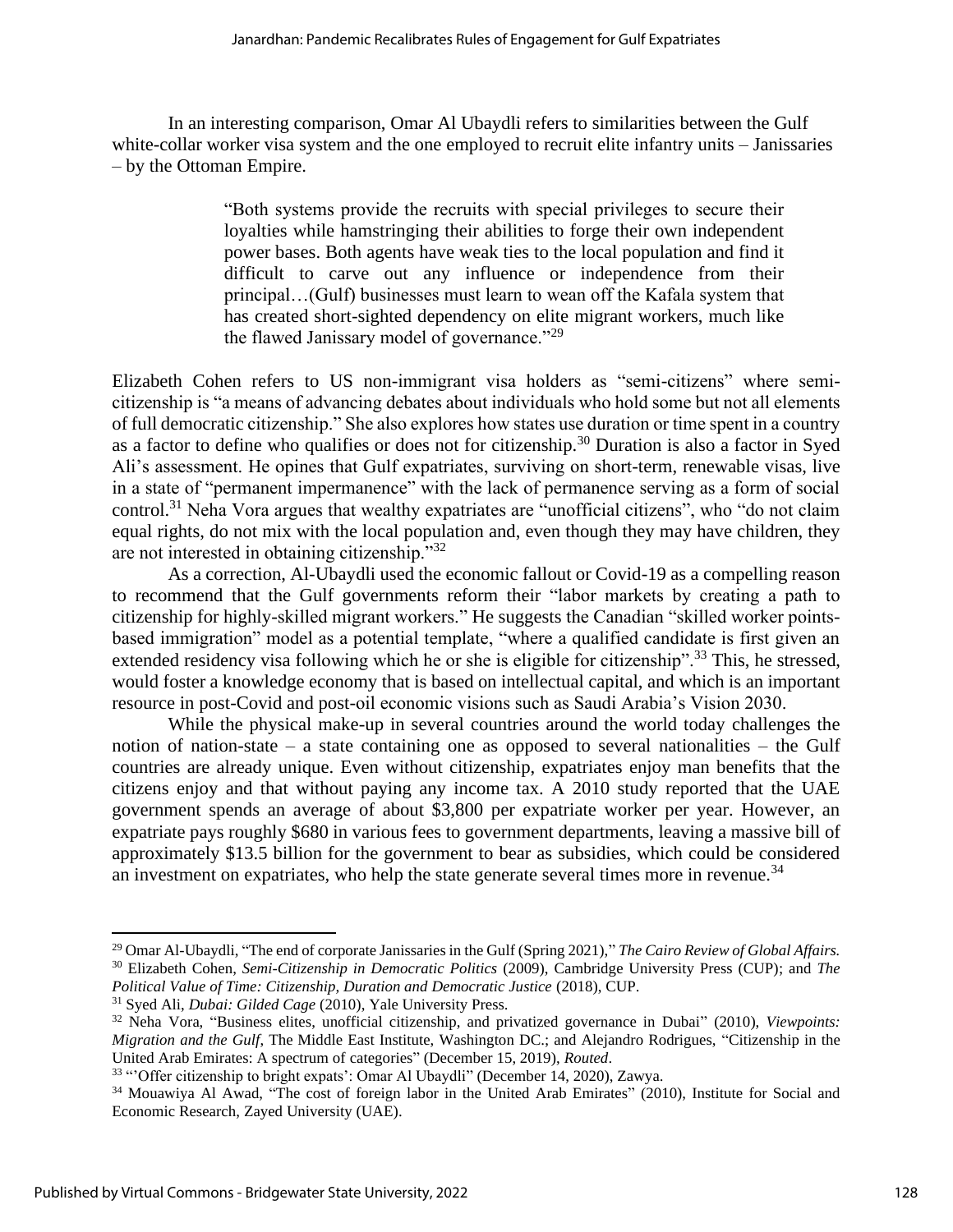According to Faisal Devji:

"(The) elimination of nationhood (in the UAE) as a basis for identity portends a global future. It is the closest thing to a community organized by capitalism...workers and management have recourse to a language beyond citizenship. It is not (just) the greater good of the nation, but the good of the individual and of humanity at large that is invoked here."<sup>35</sup>

This unique socio-economic model was evident in one of my daily experiences in Dubai between 2007 and 2017. Within a radius of three kilometers from my apartment, I had at least half a dozen municipality parks that offered me options to play tennis, basketball facilities for my son and a walking track for my wife – all free of cost. After discussing and analyzing the reasons for such a move, it was evident that this was the Dubai government's way of ensuring that the skilled and talented pool of expatriates do not leave the country if they were to get better job-salary offers elsewhere. These and other facilities influenced many expatriates, including me, to stay on in the UAE rather than take up more lucrative opportunities in the region.

## **Talent Retention and Nationalization – A Contradiction?**

An opinion poll in Kuwait found that one third of the 3.2 million expatriate residents intended to leave the country sooner than expected due to the fallout of Covid-19 and Kuwaitization policy.<sup>36</sup> This sentiment was encouraged by Kuwait seeking to convert the economic crisis into an opportunity. In an election year, the anti-expatriate rhetoric gave the workforce nationalization policy fresh impetus. While nearly 100,000 expatriates left Kuwait between April and June 2020, the government said the country's expatriates should be reduced from 70% to 30% of the population. Since expatriates are about 3.4 million of the 4.8 million people living in Kuwait, the government said: "we have a future challenge to redress this imbalance."37

Subsequently, a draft bill on reducing the number of foreign workers in Kuwait was considered constitutional by a parliamentary committee. The bill included plans to replace 100,000 expatriate government employees with citizens. It also proposed quotas for different nationalities. For example, a 15% ceiling for Indians as a proportion of the total population, would reduce their numbers by more than half from the existing  $1.4$  million.<sup>38</sup>

Likewise, Oman's bid to curtail public spending meant that contracts would not be renewed for at least "70% of foreign experts and consultants working in all civil and government units".<sup>39</sup> Private companies were also instructed to replace expatriate employees with nationals. About 35% of the Sultanate's 4.6 million residents are expatriates, who account for 85% of the private sector workforce.<sup>40</sup> In a sign of growing social discontent rooted in economic slowdown, hundreds of Omanis took to the streets in May 2021 to protest high youth unemployment. The government placated the agitators by announcing plans to create 32,000 full and part-time

<sup>35</sup> Faisal Devji, "Welcome to Dubai, the society that capitalism built" (February 5, 2007), *Financial Times*.

<sup>&</sup>lt;sup>36</sup> "One-third of expats want to leave Kuwait" (May 20, 2021), Agence Presse-France.

<sup>&</sup>lt;sup>37</sup> "Kuwait needs to cut expatriate population to 30 per cent, says prime minister" (June 4, 2020), Bloomberg.

<sup>38</sup> "Kuwait's bill on workers rings alarm bells in India" (July 6, 2020), *Times of India*.

<sup>39</sup> "In latest spending cut, Oman not renewing majority of foreign consultant contracts" (May 20, 2020), *Al-Monitor* (US).

<sup>40</sup> Sebastian Castelier, "Omanis demand benefits from economic reforms" (June 9, 2021), *Al-Monitor*.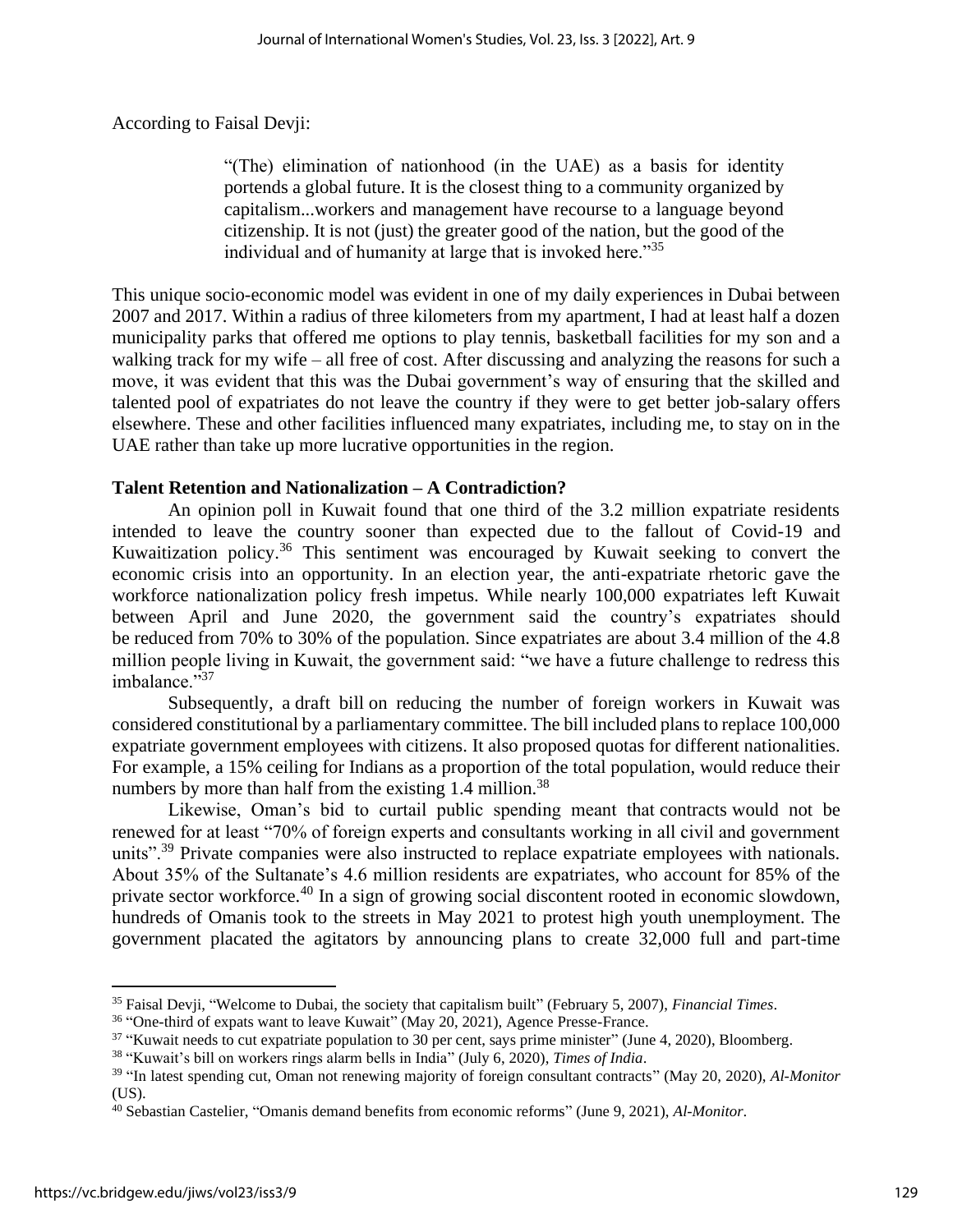government jobs, with the Royal Army even beginning the recruitment process.<sup>41</sup> This was akin to the 2011 order by Muscat to create 50,000 jobs for citizens during Arab Spring protests. In another example of tweaking the workforce market in favor of nationals, the cost of hiring the former over the latter for executive positions will now incur an additional cost of about \$5,200 and \$2,600 for mid-level jobs.<sup>42</sup> Despite these efforts and Oman being among the more successful countries in the region's workforce nationalization drive, Omani employers remain reluctant to hire citizens.

About 10.5 million of 35 million are expatriates in a country that has proactively pursued a Saudization policy for the last few years. The second version of Nitaqat, the Saudi Ministry of Human Resources and Social Development's Saudization program, was launched in May 2021 with the intention of providing 340,000 jobs to nationals by 2024. Nitagat's first version was launched in 2011 to encourage the localization of jobs and set a minimum wage for Saudis in the private sector.<sup>43</sup>

While the outflow of expatriates raised concerns from some people about brain drain, the unavailability of an affordable workforce, and the overall impact on an already distressed economy, others perceived it positively. Some nationalists had blamed expatriates for spreading the coronavirus and demanded their expulsion. One Saudi columnist called for "cleansing" the kingdom of excess expatriate workers.<sup>44</sup> In other justifications arguing that foreign workers leaving the Gulf countries would not lead to economic loss, it was pointed out that there would be less strain on public services and the flow of remittances would be curtailed, which would "help enhance domestic liquidity," especially since the outflow, which was \$120 billion in 2019, was expected to drop to about \$100 billion in 2020.<sup>45</sup>

While most expatriates viewed the citizenship offer as a milestone that will allow further economic and financial gains, a few questioned the amendments. Sheikha Jawaher Al Qasimi, the wife of the ruler of Sharjah in the UAE, pointed out that Emirati women don't have the right to pass on citizenship to their children as Emirati men do if they marry a non-Emirati until they turn 18 years old or have lived in the country for at least six years. "Naturalization of the children of female citizens. That's a demand," she tweeted. Taking the debate further she also stressed on effective nationalization of the workforce – "Employment for Emirati citizens. That's a demand."<sup>46</sup>

Another Emirati asked: "What does this mean for children of Emirati mothers and foreign fathers who want Emirati citizenship? And can I as an Emirati now legally have another citizenship?" because the UAE permitted dual citizenship after naturalization for expatriates. A few others opined that this was tantamount to "selling the country's birthright" and "granting foreigners the same rights as locals puts Emiratis' future at risk". In Saudi Arabia too, a recent decision to give citizenship to children of unknown parents triggered pushback.<sup>47</sup>

Thousands of people born to Emirati mothers and non-Emirati fathers have been granted UAE citizenship over the past few years, the government clarified. It added that family stability and social cohesion are of paramount importance to the leadership and the government is eager to

<sup>&</sup>lt;sup>41</sup> "Job seeking Omanis protest again; press cash-strapped government" (May 25, 2021), Reuters.

<sup>42</sup> "Oman increases cost of expatriate hires" (January 28, 2021), *Arab News* (Saudi Arabia).

<sup>43</sup> "Saudization programme Nitaqat gets overhaul with launch of 2nd version" (May 24, 2021), *Arab News*.

<sup>&</sup>lt;sup>44</sup> "Trapped illegal workers in Saudi see pandemic as only escape route" (July 8, 2020), Agence France-Presse.

<sup>45</sup> Mohammed Al Asoomi, "Foreign workers leaving Gulf countries will not lead to economic drain" (July 1, 2020), *Gulf News*.

<sup>46</sup> "UAE's new foreign citizenship plan triggers rare rights debate" (February 2, 2021), Bloomberg.

<sup>47</sup> Ibid.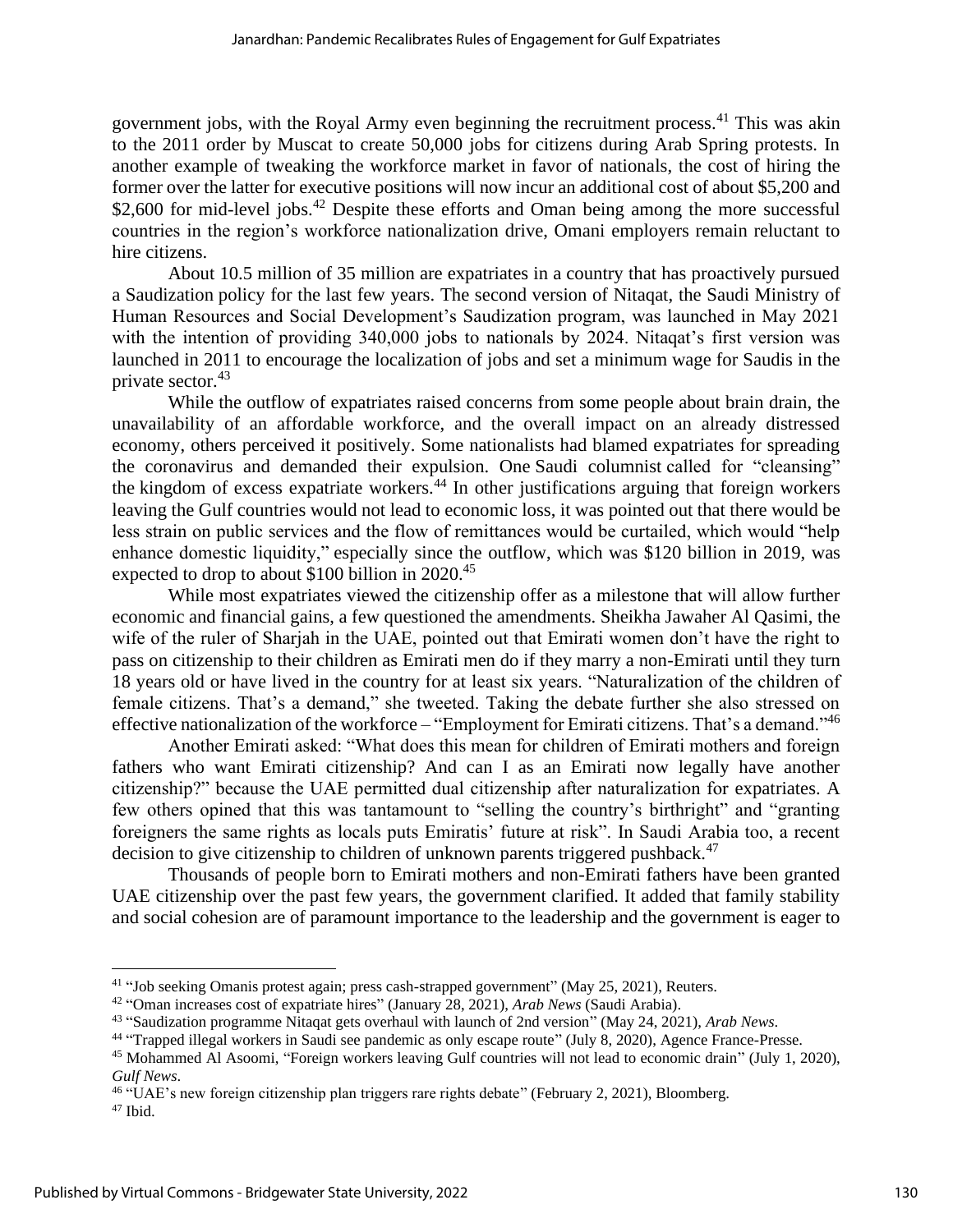assimilate individuals born to Emirati mothers and foreign fathers and ensure that they are part of the country's progress.

## **Progressive or Regressive**

While the new policies are progressive from the perspective of expatriates, they are regressive in the backdrop of past tensions associated with the expatriates-nationals dynamic. Soon after the French immigrants' riots in 2005, for example, a Bahraini minister warned of an "Asian tsunami", which represents "a danger worse than the atomic bomb or an Israeli attack".<sup>48</sup> In addition, some warned that the GCC countries stood the chance of losing their identity if they failed to improve their local population ratios and address the tradition-progress paradox.

> "The increasingly high presence of expatriates … are deeply affecting the characteristics and cultures of the local population and threatening their national identities… We may soon see a Gulf minister or member of parliament from the Indian subcontinent. In Singapore and the Maldives, foreign workers had been brought on temporary contracts. They are now ruling these countries…Whoever thinks this foreign manpower in the region comes for a project and leaves on its completion is wrong. They come to stay. They buy and sell in their market created on our lands… This way countries were lost and we, in the Gulf, are facing the same threat. If this is not happening now, it will happen in the next generation."<sup>49</sup>

As a result, the Gulf governments diversified their manpower source to avoid dependence on specific countries and address demographic imbalance as well. Saudi Arabia, for example, issued a directive that workers from a single country could not account for no more than 10% of the workforce. As part of its "cultural diversity policy," the UAE announced that it will scrutinize visa applications of Asian workers to streamline their growing numbers in the country.

In addition to the cultural and national identity threat perception, the overwhelming presence of expatriates was also perceived as a national security issue amid international calls to grant rights to expatriates that were otherwise restricted to nationals. The GCC governments were particularly worried about demands made by the United States during negotiations revolving around free trade agreements (FTAs). They particularly opposed US demands for giving American expatriates salaries equal to nationals and permanent settlement rights and creation of trade unions, among others. Washington also insisted that Americans be treated on par with Emiratis in terms of ownership of business and property.<sup>50</sup> Adding pressure, Human Rights Watch (HRW) urged Western governments to insist on improvement in labor practices and legal standards before signing FTAs.

Ironically, while the current economic slowdown is changing the rules of engagement in favor of expatriates, the economic crisis of the past hurt their economic fortunes, while helping the GCC governments levy indirect taxes. Since 2002, health services, including consultation, medicines, hospitalization, and surgeries – which were otherwise free for expatriates in government hospitals – are now provided for a substantial fee in the UAE. In addition, electricity,

<sup>&</sup>lt;sup>48</sup> "Arabs are lazy, Asian tsunami - Arab minister" (January 27, 2008), Agence France-Presse.

<sup>49</sup> "Worker influx poses threat in GCC" (February 3, 2010), *Gulf News*.

<sup>50</sup> Ahmad Humaid Al-Tayer, "GCC should talk to US on free trade" (December 8, 2004), *Gulf News*.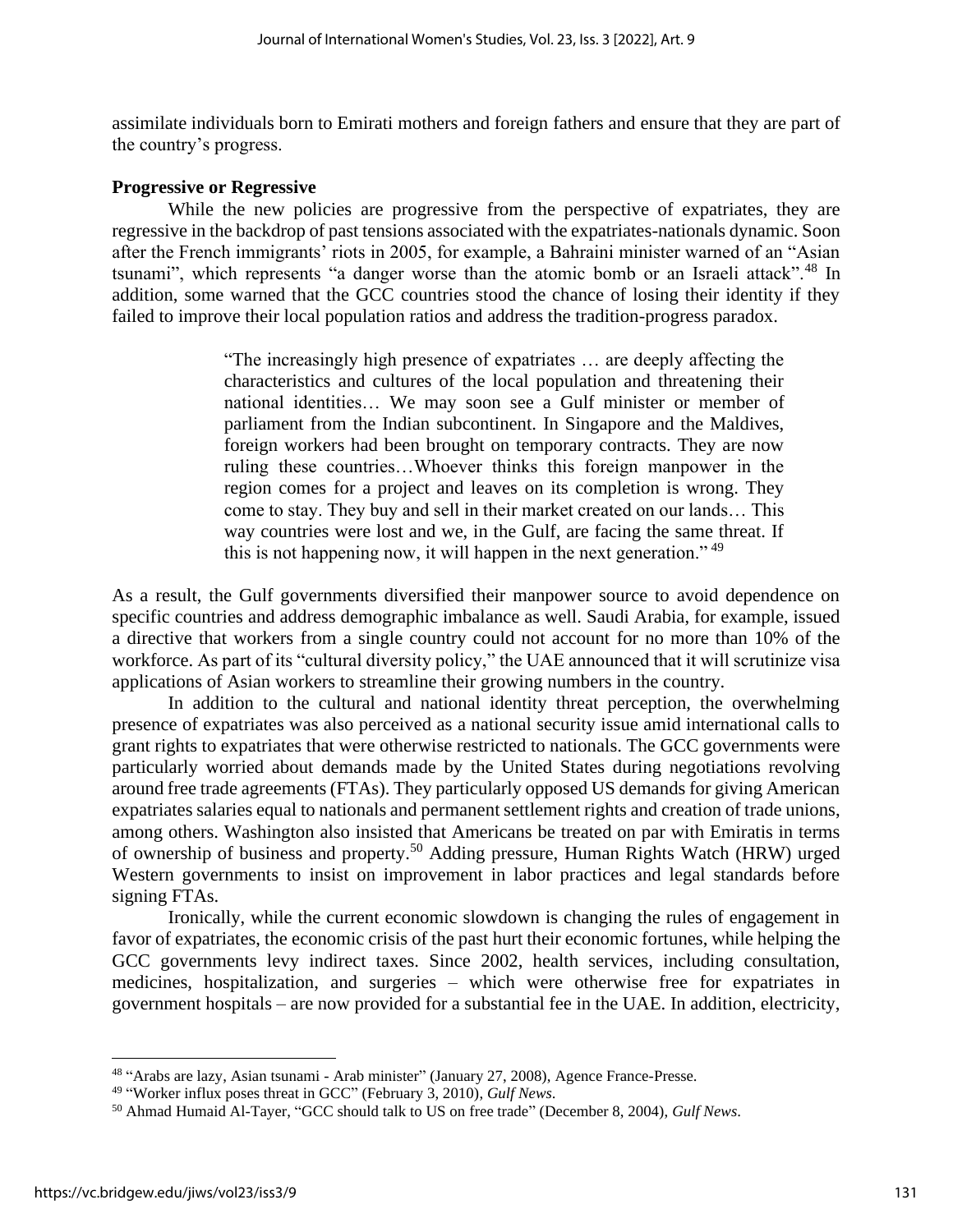water, sewage, and municipality charges have either been introduced or increased to generate additional sources of revenue.

Notwithstanding the need and attempt to regulate the inflow of expatriates, the GCC governments also realized, however, that expatriates are a major component of the economic fortunes. As a result, they adopted a two-pronged approach – creating sustainable opportunities for nationals, as well as guarding and enhancing the rights of expatriates.

### **Win for Some Women, Loss for Others**

In an interesting twist, the pandemic hurt the employment opportunities of men more than women in the region, especially among nationals. In fact, Saudi and Bahraini women citizens were more successful in retaining their jobs during the pandemic compared to Western countries. This was partly due to expatriate women workers losing out in favor of national women. The rate of unemployment among Saudi men increased from 6% to 8.1% during the second quarter of 2020 compared to the same period in 2019, while the rate of unemployment among women just rose from 31.1% to 31.2%. In Bahrain too, the pandemic forced 4.6% of employed men out of jobs compared to 3.6% employed women losing jobs. On the contrary, women's unemployment in the United Staes rose by 13% compared to 10% among men during the period February-April 2020.<sup>51</sup>

This is because unlike American women, Saudi and Bahraini women "are not overrepresented in face-to-face contact sectors; instead, they are overrepresented in the whitecollar jobs of the public sector, where redundancy is virtually impossible, and where the work itself is highly suitable for remote delivery." This indirectly hurt expatriate women who are overrepresented in face-to-face jobs. Another reason for Gulf women faring better than their Western counterparts is also linked to expatriate women – "... while many of the cultural stereotypes regarding women doing household chores and providing childcare are present (and arguably accentuated) in the Gulf countries, their impact is reduced by the ability to hire expatriate domestic helpers for low wages." 52

#### **Conclusion**

More than 275 million people lived in countries outside their own and about 1.5 billion people traveled overseas in 2019. The pandemic hurt this mobility to no end, triggering a "global war for talent" where succeeding means "countries' efforts to ease their labor regulations will be vital." $53$ 

From time to time, Gulf academics and officials have highlighted the perception that the region's identity is facing a serious threat from the presence of expatriates. Such perceptions are debatable. Expatriates have been more stabilizing than destabilizing agents. It is inappropriate to treat expats as a threat (economic or cultural) until they reside in the country under the legal sanction of the government. If the expatriates continue to stay in the country illegally or insist on staying after they have been asked to leave due to a policy change, they pose a challenge. If expatriates continue to occupy jobs that could well be, and readily, done by nationals, they pose a threat. Not otherwise.

Though the rules of engagement have constantly changed for expatriates, economic factors will determine their inflow, continuation, and outflow. This makes it imperative for governments

<sup>&</sup>lt;sup>51</sup> Omar Al-Ubaydli, "Coronavirus: How the Gulf economy has allowed women to keep their jobs" (October 14, 2020), [www.alarabia.net.](http://www.alarabia.net/)

 $52$  Ibid.

<sup>53</sup> "'A great war for talent' awaits post-COVID world: Parag Khanna" (December 8, 2020), Nikkei Asia (Japan).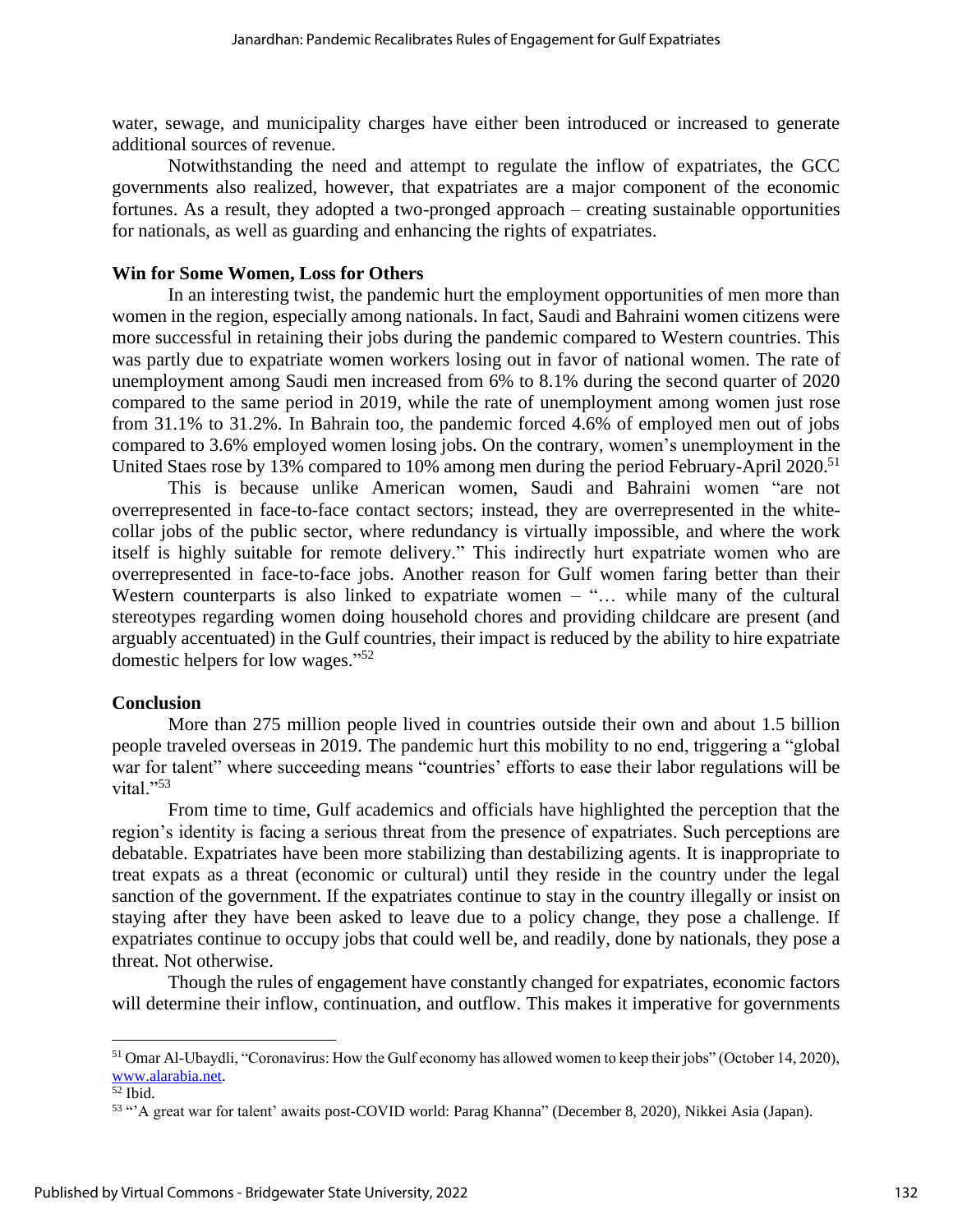to take proactive, not reactive, measures to address 'threat' perceptions. Expatriates have not voluntarily demanded any concessions. The expatriate-friendly concessions that have been rolled out are driven by the governments to promote national interests.

Since the turn of the century, there have been at least three major stages of transformation that have positively impacted the status of expatriates in the Gulf. The first was instituting a series of labor reforms pertaining to blue-collar workers, which enabled setting up of special courts to resolve workeremployer disputes, increasing inspections of working-living places, introducing electronic payment systems, and necessitating mandatory health insurance.<sup>54</sup> The Gulf Forum on Temporary Contractual Labour in 2007 brought the International Labour Organization and International Organization for Migration together with the ministers from workforce sending and receiving countries, representatives of civil society organizations and labor and employers' organizations to address some of the prevalent problems.

In the second phase, expatriates were made stakeholders in the region's growth. To limit the wealth that expatriates remitted to their home countries and instead absorb it in the local economies, several GCC countries, starting with the UAE, allowed foreigners to invest in the stock markets and buy real estate properties. This altered the edifice of the relationship between the expatriates and the governments because the fruits of engagement became more mutually beneficial.

The pandemic-induced changes herald the third stage in the evolutionary process of Gulf expatriates' improving status even though they target the white-collar category. The need to achieve a healthy balance between the alignment of citizens and expatriates is important not just because the number of non-nationals is already overwhelming, but also because their numbers are sure to increase when the economies of the region overcome the Covid-induced slowdown. After a high of about 6% in 2007, the GCC's average population growth declined to about 2.3% during the 2015-2019 period due to drop in oil prices after 2014. The pandemic has negatively impacted the region's population of nearly 58 million.<sup>55</sup> It is estimated that the proportion of foreigners in the region will continue to decline through 2023 compared to nationals because of the pandemicinduced economic slowdown and workforce nationalization policies. However, realizing that the GCC countries' economic plans are entwined with expatriates, the governments are likely to continue investing in human capital of the national population and improvements in the benefits and overall status of expatriates.

Singapore's former prime minister Lee Kuan Yew's analogy is appropriate here.

"The Gulf countries and Singapore are like "Christmas trees," but with a difference. In Singapore, the main tree is made up of nationals, with expatriates forming the decorations. If the decorations are removed, the tree stands by itself. In the Gulf, it is the reverse – the main tree is made up of expatriates, with nationals forming the decorations. The decorations cannot keep the tree rooted in the ground if the main branches are removed. So, the Gulf countries must think of long-term alternatives."<sup>56</sup>

<sup>54</sup> "Labour unrest hampers Burj Dubai work" (March 22, 2006), *Khaleej Times*; and "Workers' accommodations to follow global standards" (June 8, 2009), *Gulf News*.

<sup>55</sup> Zahabia Gupta, "Expat exodus adds to Gulf region's economic diversification challenges" (February 15, 2021), SP Global.

<sup>&</sup>lt;sup>56</sup> Author's personal recollection of Prime Minister Yew's address to an Arab-Asian Youth Forum in Singapore in 2007.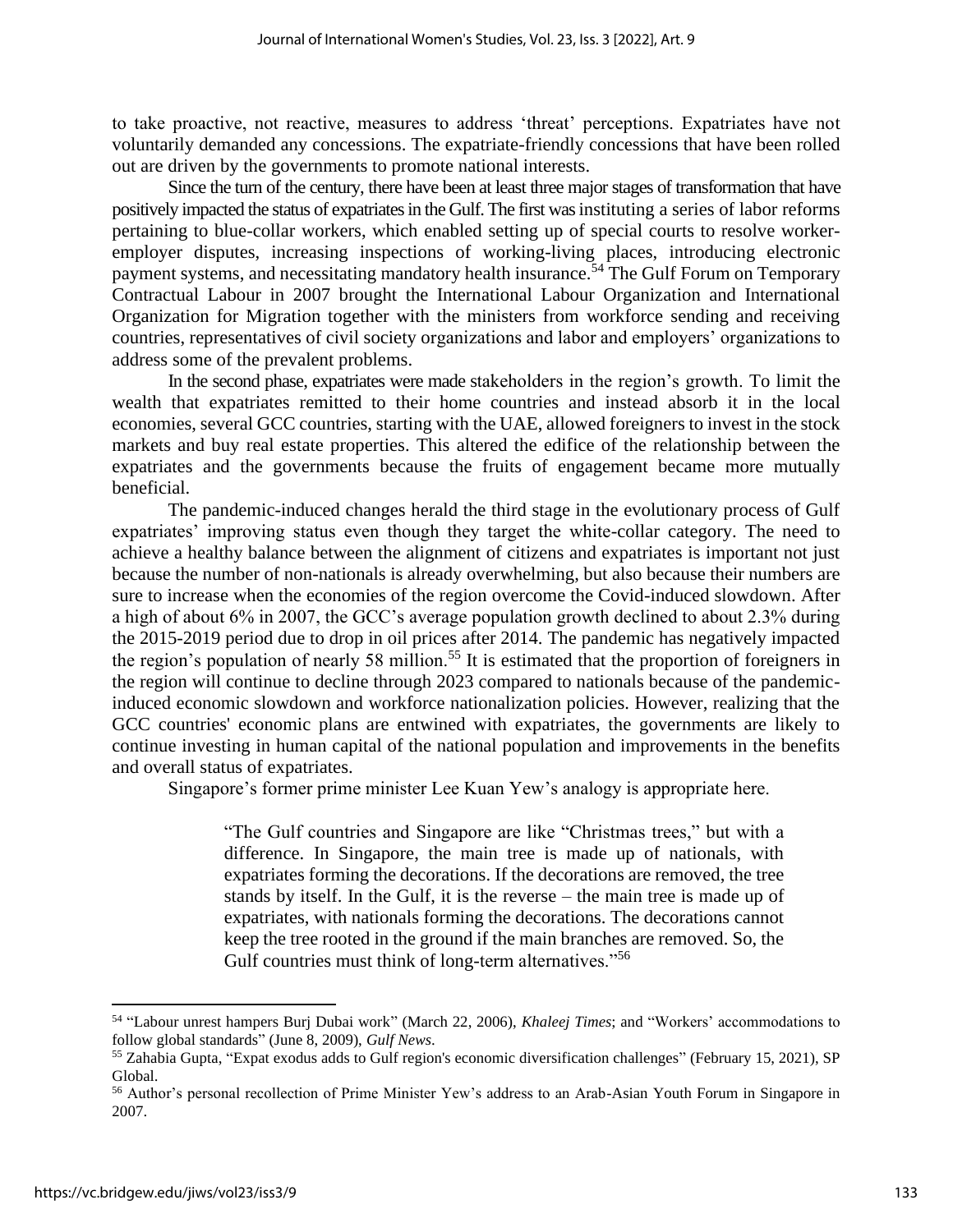While the new expatriate-friendly strategies are welcome, the Gulf governments could also consider incubating a more evolutionary naturalization program wherein 'children of expatriate children born in the UAE' receive conditional citizenship. This serves as a cushion against adverse social reaction on the ground. Second, it would be useful to proactively engage in reforming the education sector by promoting economic diversification in consonance with a dynamic knowledge economy, where the academic models are in tune with the practical requirements of the job market. Three, while a lot has been achieved in the 50 years of the region's modern era, there is plenty of potential to tap into in the women's economic empowerment arena. The participation of women aged 15 and above in the economic domain was about 30% in Oman and Saudi Arabia in 2020, compared to 50% in other high-income countries in the world.<sup>57</sup> Since Gulf women's enrollment in higher education exceeds that of men, there are plethora of opportunities waiting in the wings to benefit both national and expatriate women.

These reforms are crucial to continue the march of "*Khaleeji* (Gulf) capitalism"<sup>58</sup> – growth in large corporate entities and sovereign wealth funds in the Gulf that are now regional leaders in non-oil sectors – in a post-Covid world.

#### **References**

Ali, S. (2010), *Dubai: Gilded Cage*. United States: Yale University Press.

Al-Tayer, A.H. (2004), "GCC should talk to US on free trade," *Gulf News*.

Al-Qassemi, S.S. (2013), "Give expats an opportunity to earn UAE citizenship," *Gulf News*.

Al-Ubaydli, O. (2021), "The end of corporate Janissaries in the Gulf," Egypt: *The Cairo Review of Global Affairs.*

*-------------------* (2021), "Coronavirus: How the Gulf economy has allowed women to keep their jobs," [www.alarabia.net.](http://www.alarabia.net/)

Castelier, S. (2020), "Expat flight to follow migrant exodus from Gulf," *Asian Times,* Hong Kong.

Cohen, E. (2009), *Semi-Citizenship in Democratic Politics,* United Kingdom: Cambridge University Press.

------------- (2018), *The Political Value of Time: Citizenship, Duration and Democratic Justice,* United Kingdom: Cambridge University Press.

Gupta, Z. (2021), "Expat exodus adds to Gulf region's economic diversification challenges," United States: SP Global.

Hanieh, A. (2018), *Money, Markets, and Monarchies: The Gulf Cooperation Council and the Political Economy of the Contemporary Middle East,* United Kingdom: Cambridge University Press.

Jacob, F., Morrison, J., and Luedtke, A. (2018), *Conditional Migrant Integration in the United Arab Emirates: Consequences on Asian Foreign Workers' Welfare,* United States: Vernon Press.

Janardhan, N. (2011), "Labour Reforms – Redefining the Rules of Engagement," in *Boom amid Gloom: The Spirit of Possibility in 21st Century Gulf*, United Kingdom: Ithaca Press.

----------------- (2020), "Expatriate outflow adds to economic woes in Gulf Arab states," AGSIW Blog, United States: Arab Gulf States Institute in Washington.

Lori, N. (2019), *Offshore Citizens: Permanent Temporary Status in the Gulf,* United Kingdom: Cambridge University Press.

Pattisson, P. (2013), "Revealed: Qatar's World Cup 'slaves'," *The Guardian,* United Kingdom.

<sup>57</sup> Ibid., SP Global.

<sup>58</sup> Concept owned by Adam Hanieh, author of *Money, Markets, and Monarchies: The Gulf Cooperation Council and the Political Economy of the Contemporary Middle East* (2018), Cambridge University Press.

Al-Asoomi, M. (2020), "Foreign workers leaving Gulf countries will not lead to economic drain," *Gulf News,* United Arab Emirates.

Al-Awad, Mouawiya. (2010), "The cost of foreign labor in the United Arab Emirates," Institute for Social and Economic Research, United Arab Emirates: Zayed University.

Alhussein, Eman. (2021), "Labour reforms in Saudi Arabia: Ambitious focus on foreign workers and unemployment, AGSIW Blog, United States: Arab Gulf States Institute in Washington.

Devji, F. (2007). "Welcome to Dubai, the society that capitalism built," *Financial Times,* United Kingdom.